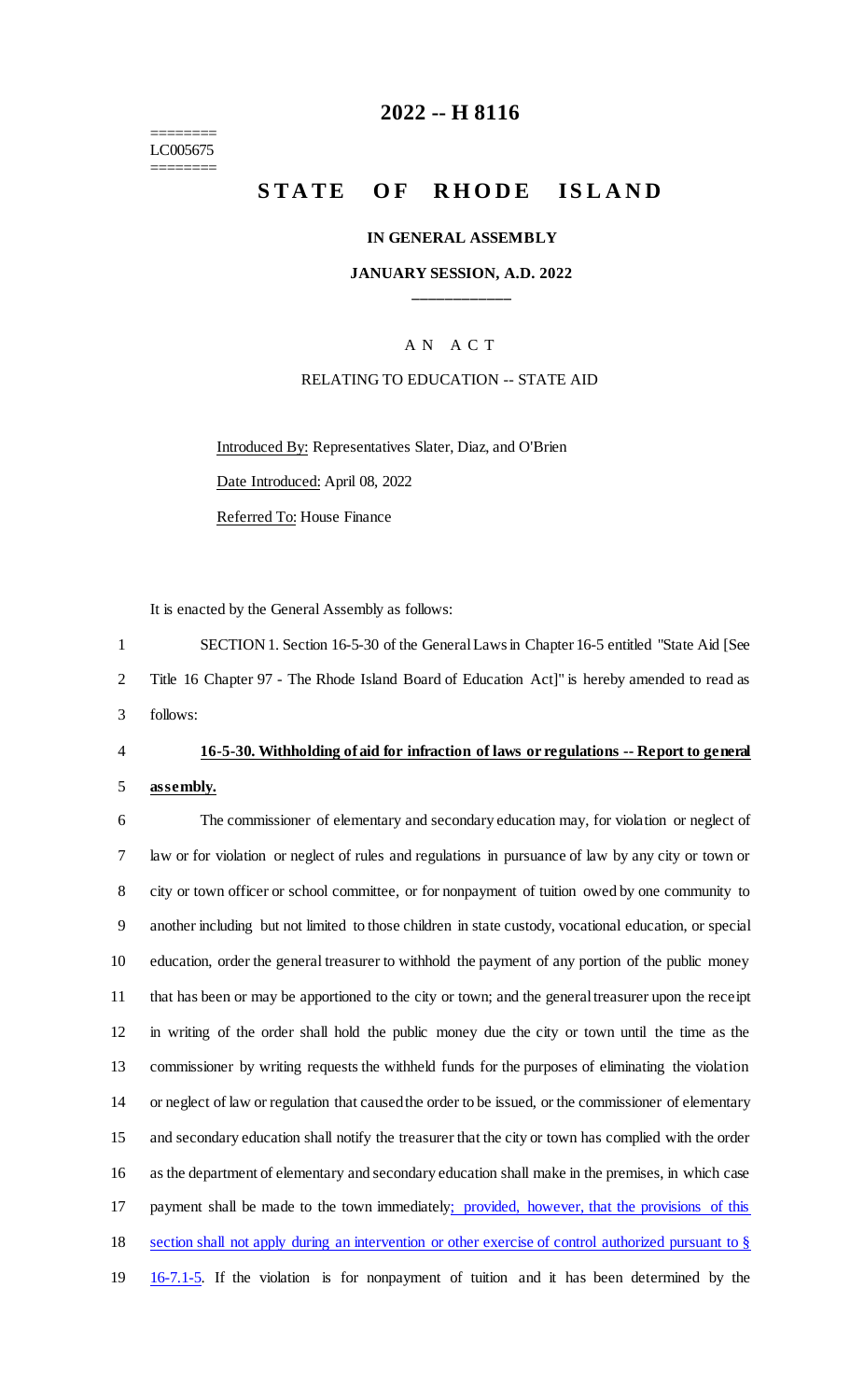commissioner that the tuition is owed, then the commissioner shall, subject to the debtor community's right to appeal to the superior court, order the general treasurer to deduct the amount owed from the debtor community's school aid and to pay the community which is owed the tuition. The board of regents for elementary and secondary education shall report to the general assembly annually all infractions of school law which shall be brought to its attention, with a record of this action as the department shall have taken in each instance. SECTION 2. This act shall take effect upon passage, and shall apply retroactively to any and all orders issued under § 16-5-30 on or after January 1, 2021, as well as to any and all pending

orders or proceedings under § 16-5-30 upon passage of this act.

======== LC005675 ========